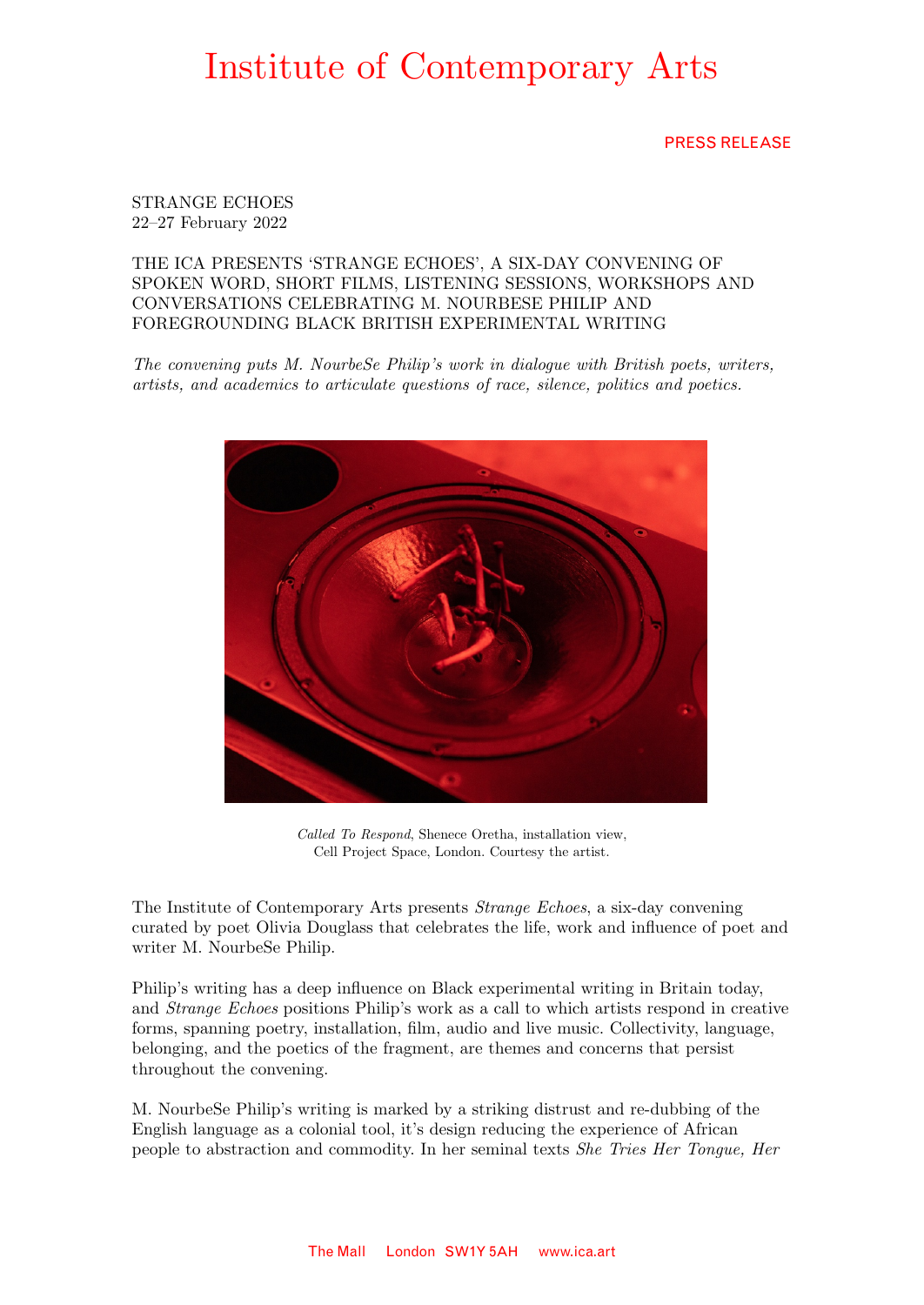*Silence Softly Breaks* and *Zong!* language is ruptured and exploded in order to reveal the violence and absurdity it imposes on Black people. Her profound deconstruction of colonial language and logic urges readers to consider how the brutality and infrastructure of the transatlantic slave trade still reverberates into the realities of the world today.

As Black writers in Britain grapple with the country's history, racism, politics and culture, they find resonance with Philip's poetic exploration of exile and the ache of belonging. Philip's work becomes a blueprint for articulating the complexity and beauty of Black life, and emboldens experimental, fugitive writing. With this guidance, new generations of writers across the African diaspora continue to map routes towards alternative visions of liberation and being.

Inspired by the '*song, moan, shout, oath, ululation, curse, chant*' that composes Philip's *Zong!*, a polyvocal, book-length poem concerning slavery and the legal system, *Strange Echoes* gathers poets, artists, writers and audiences, and seeks to catalyse collective dialogue, contributing Black British voices to M. NourbeSe Philip's unfolding chorus of dissent.

Commissioned for the ICA Theatre on the occasion of *Strange Echoes*, artist Shenece Oretha's *at/Tribute* is a sound and light installation that pays tribute to Philip. A multivocal reading of *Zong!*, *at/Tribute* will be open to audiences throughout the convening (22–27 Feb), acting as both a meeting point and a listening site and transforming the theatre into a space for communion with different speakers, voices and histories.

Strange Echoes opens with a screening of *Frontiers of Silence*, a short film series made by Douglass featuring poets Courtney Conrad, Esther Heller and Ebun Sodipo, followed by a conversation between M. NourbeSe Philip (who joins on Zoom), Shenece Oretha and poet Victoria Adukwei Bulley (22 Feb). Workshops will be led by Professor Joan-Anim Addo (23 Feb) and K Bailey Obazee, founder of PRIM, a digital platform for queer Black storytelling (26 Feb). A spoken word night hosts poetry readings by Olivia Douglass, Latekid, Abondance Matanda and Kareem Parkins-Brown, all accompanied by a live band (24 Feb). *Strange Echoes* will be closed by M.NourbeSe Philip whose live voice will transform the ICA theatre into a 'listening room' (26 Feb).

Olivia Douglass, Curator, *Strange Echoes*, said:

'For me, M. NourbeSe Philip's writing arrived like a first breath above water. Her texts affirm our being, in turn urging me to follow the instinctive need to disobey the language, the logic, within which I write. As I look around in awe at the generation of Black writers, poets, thinkers, and dreamers to which I belong, I feel wild gratitude for the freedom and futures Philip's work offers us. In extension to being a site of celebration, I hope that this convening is an added impulse to a culture of Black poetry and writing thriving in the UK.'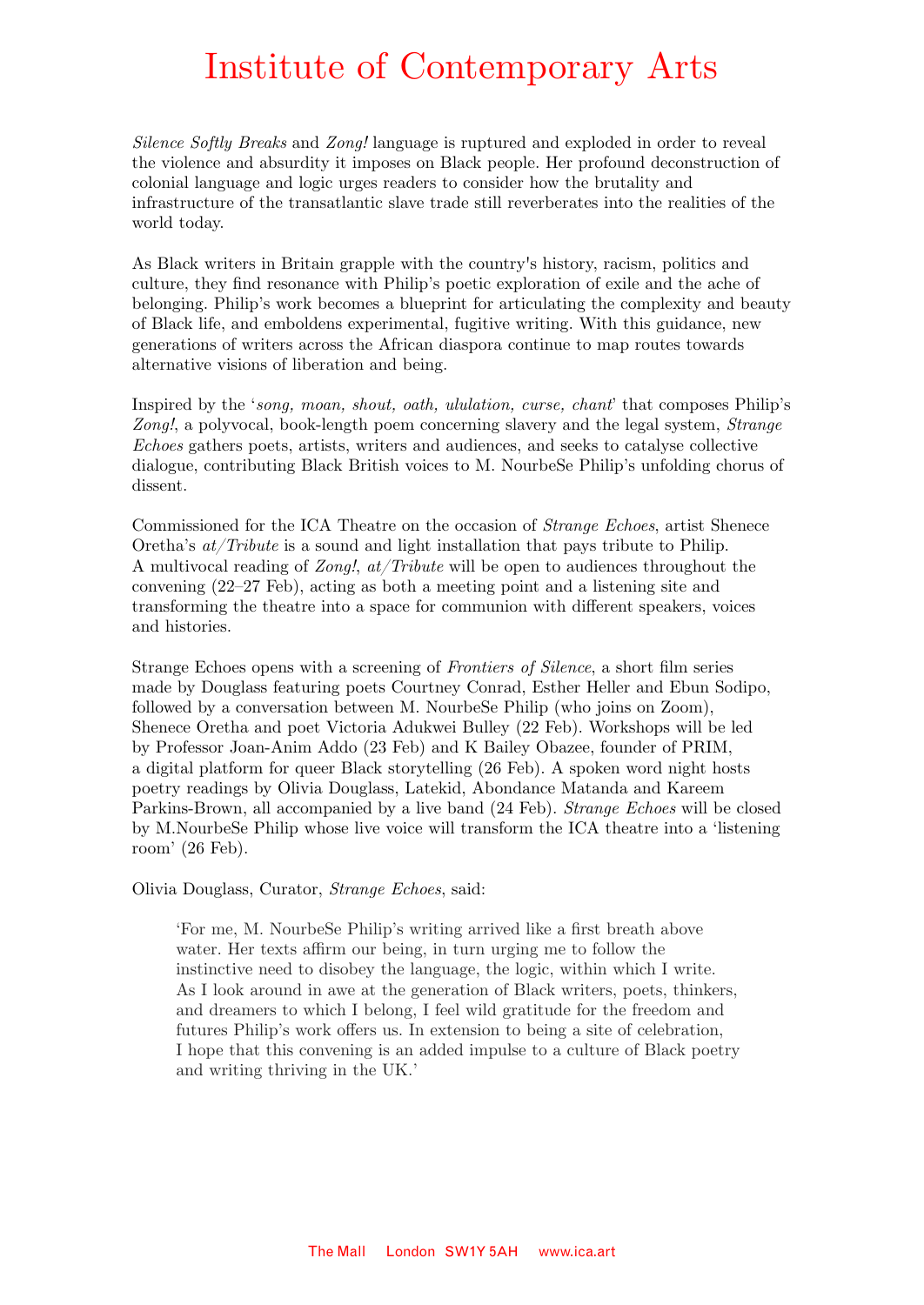#### M. NourbeSe Philip, poet and scholar, said:

'(I)t is imperative that our writing begin to recreate our histories and our myths, as well as integrate that most painful of experiences – loss of our history and our word. The reacquisition of power to create in one's own i-i-mage and to create one's own i-mage is vital to this process …' (*The Absence of Writing or How I Almost Became a Spy*)

 $-$  ENDS  $-$ 

#### NOTES TO EDITORS

With contributions from Joan Anim-Addo, K Bailey Obazee, Victoria Adukwei Bulley, Courtney Conrad, Olivia Douglass, Esther Heller, Latekid, Abondance Matanda, Shenece Oretha, Kareem Parkins-Brown, M. NourbeSe Philip and Ebun Sodipo.

#### Olivia Douglass

Olivia Douglass is a British-Nigerian writer and poet. They are the author of *Slow Tongue* (2018), a verse/lyric-essay hybrid that responds to M. NourbeSe Philip's *She Tries Her Tongue Her Silence Softly Breaks*. Their writing appears in publications including *Bath Magg*, *Nothing Personal*, *Prototype 2*, and they wrote the foreword for *Away With Word vol. 4*. A Barbican Young Poets Alumna, Douglass has been commissioned by the National Poetry Library (London) and Galleria Duarte Sequeira in (Portugal), alongside curating reading rooms for Passa Porta Festival (Brussels) and Nottingham Contemporary. They have held residencies with Talawa Theatre Company and Theatre Peckham, been shortlisted for the Rebecca Swift Foundation's Women Poet Prize 2020, and in 2021 was longlisted for a Jerwood Compton Poetry Fellowship. Douglass''s writing is concerned with articulating alternative visions of liberated Black queer experiences, away from colonial frameworks. They are currently working on a debut poetry collection.

#### M. NourbeSe Philip

M. NourbeSe Philip is a Tobago-born unembedded poet, essayist, novelist, playwright and independent scholar who lives in the space-time of the City of Toronto, where she practised law for seven years before becoming a poet and writer. Among her published works are the seminal *She Tries Her Tongue, Her Silence Softly Breaks* (1989); the speculative prose poem *Looking for Livingstone: An Odyssey of Silence* (1991); the young adult novel *Harriet's Daughter* (1988); the play *Coups and Calypsos*; and four collections of essays, including her collection *BlanK* (2017). Her book-length poem *Zong!* is a conceptually innovative, genre-breaking epic, which explodes the legal archive as it relates to slavery. Zong! was named the 2021 winner of World Literature Today's 21 Books for the 21st Century.

Among her awards are numerous Canada Council for the Arts and Ontario Arts Council grants, including the prestigious Chalmers Award (Ontario Arts Council) and the Canada Council's Victor Martyn Lynch-Staunton Award (outstanding mid-career artist), as well as the Pushcart Prize (USA), the Casa de las Américas Prize (Cuba), the Lawrence Foundation Prize (USA), the Arts Foundation of Toronto Writing and Publishing Award and Dora Award finalist (Drama). Her fellowships include Guggenheim, McDowell and Rockefeller (Bellagio). She is an awardee of both the YWCA Women of Distinction Awards (Arts) and the Elizabeth Fry Society Rebels for a Cause Awards. She has been Writer-in-Residence at several universities and a guest at writers' retreats. M. NourbeSe Philip is the 2020 recipient of the PEN/Nabokov Award for Achievement in International Literature and the 2021 recipient of the Molson Prize, the